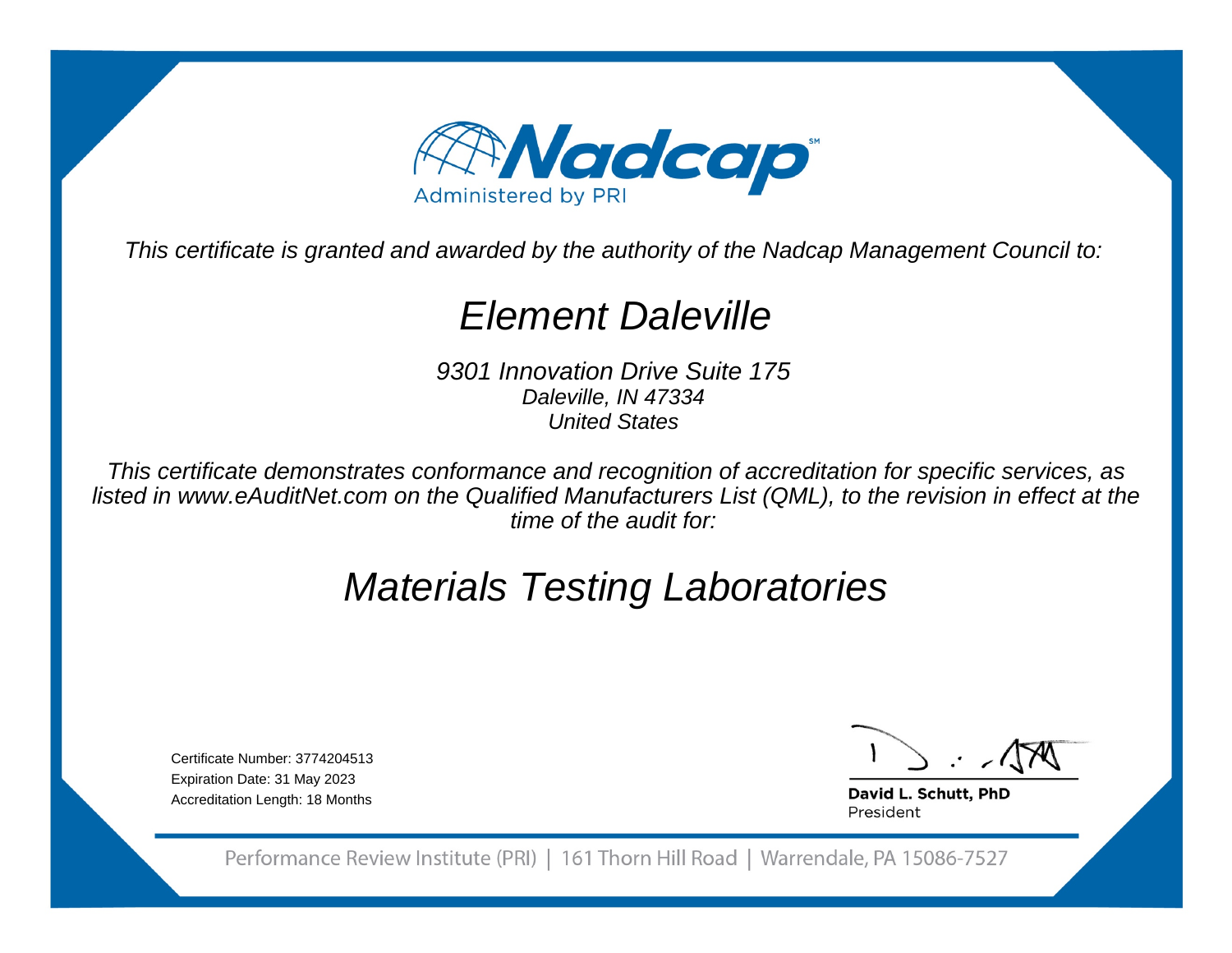

#### **SCOPE OF ACCREDITATION**

#### **Materials Testing Laboratories**

#### **Element Daleville** 9301 Innovation Drive Suite 175 Daleville, IN 47334

This certificate expiration is updated based on periodic audits. The current expiration date and scope of accreditation are listed at: www.eAuditNet.com - Online QML (Qualified Manufacturer Listing).

In recognition of the successful completion of the PRI evaluation process, accreditation is granted to this facility to perform the following:

#### **AC7000 - AUDIT CRITERIA FOR NADCAP ACCREDITATION**

#### **AC7101/1 Rev G - Nadcap Audit Criteria for Materials Testing Laboratories – General Requirements for All Laboratories (to be used on audits on/after 5 May 2019)**

### **AC7101/2 Rev E - Nadcap Audit Criteria for Materials Testing Laboratories – Chemical Analysis (to be used on audits on/after 30 August 2020)**

(D) Wet Chemistry (Gravimetric)

(F) Atomic or Optical Emission Spectroscopy (AES or OES)

(F1) Atomic Emission Spectroscopy – Direct Current Plasma (DCP–OES)

(F2) Atomic Emission Spectroscopy – Inductively Coupled Plasma (ICP–OES/AES)

(F3) Atomic Emission Spectroscopy – Spark/Arc (S/A–OES)

(G) Elemental Analysis (Combustion or Fusion)

(G1) Carbon

- (G2) Hydrogen
- (G3) Nitrogen
- (G4) Oxygen
- (G5) Sulfur

(S) X–Ray Fluorescence (XRF)

(W) Atomic Absorption

(W2) Graphite Furnace (GFAA)

Specify the Alloy Base for Accreditation

Al Base

Co Base

Cu Base

Fe Base

Mg base

Ni Base

Ti Base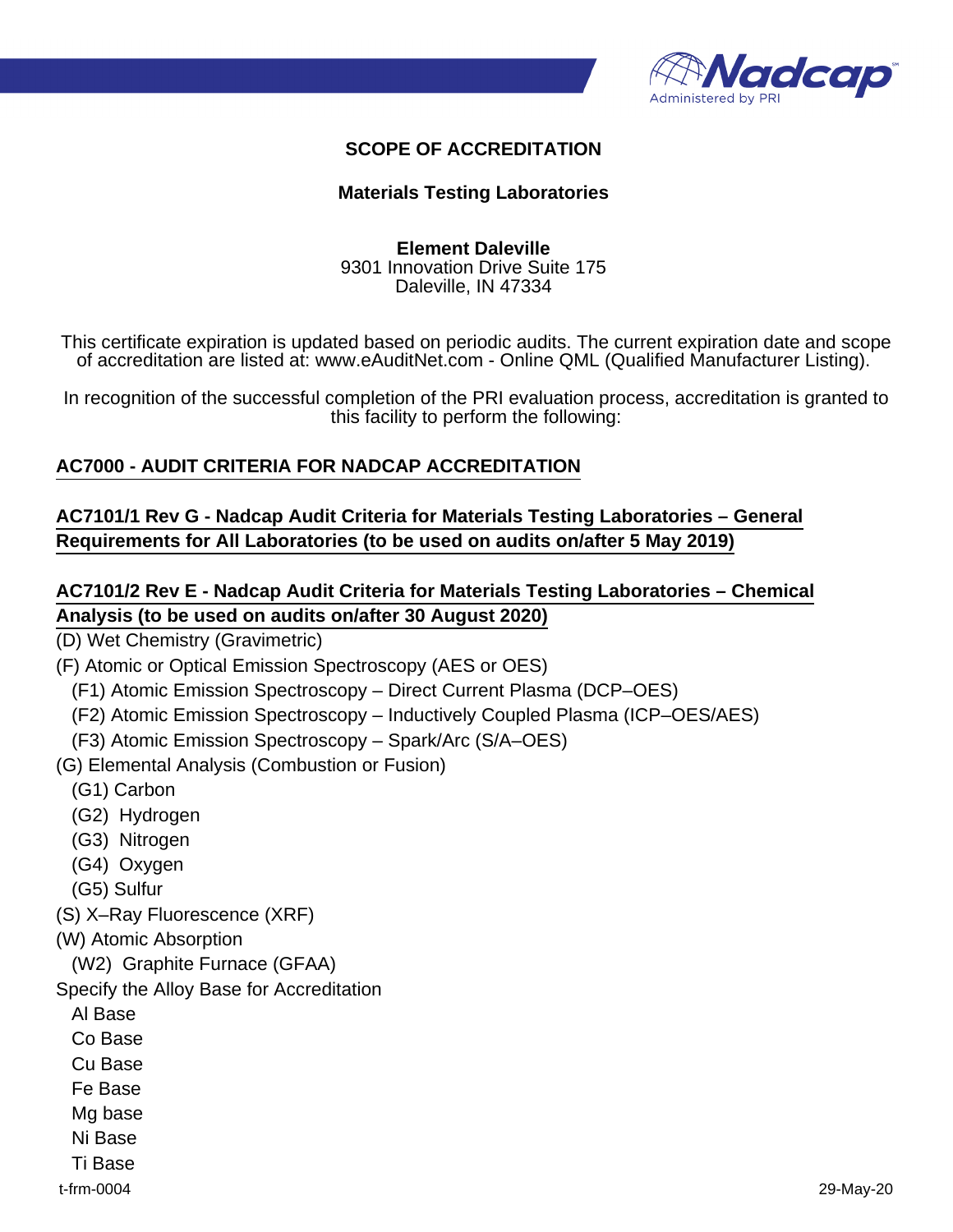### **AC7101/3 Rev D - Nadcap Audit Criteria for Materials Testing Laboratories – Mechanical Testing (to be used on audits on/after 4 December 2016)**

- (A) Room Temperature Tensile
- (B) Elevated Temperature Tensile
- (C) Stress Rupture
- (N) Impact
- (XA) Creep
- (XN) Bend Testing

### **AC7101/4 Rev F - Nadcap Audit Criteria for Materials Testing Laboratories – Metallography and Microindentation Hardness (to be used on/after 14 August, 2016)**

- (L0) Metallographic Evaluation
- (L1) Microindentation (Interior)
- (L10) Near Surface Examinations Carburization / Decarburization
- (L11) Grain Size
- (L12) Inclusion Rating
- (L2) Near Surface Examinations Alloy Depletion
- (L3) Near Surface Examinations Oxidation/Corrosion
- (L4) Near Surface Examinations Casting (Mold) Reactions Layers
- (L5) Near Surface Examinations Microindentation (Surface–Case Depth)
- (L5X) Near Surface Examinations Microindentation (Surface) (Chord Method ARP1820)
- (L6) Near Surface Examinations Nitriding
- (L7) Near Surface Examinations IGA, IGO
- (L8) Near Surface Examinations Alpha Case: Wrought Titanium
- (L9) Near Surface Examinations Alpha Case: Cast Titanium
- (XL) Macro Examination

### **AC7101/5 Rev D - Nadcap Audit Criteria for Materials Testing Laboratories – Hardness Testing (Macro) (to be used on audits on/after 22 March 2015)**

(M1) Brinell Hardness

(M2) Rockwell Hardness

# **AC7101/6 Rev D - Nadcap Audit Criteria for Materials Testing Laboratories – Corrosion (to be used on/after 1 July 2018)**

(Q) Salt Spray

(Q1) Detecting susceptibility to intergranular attack in austenitic stainless steel

(Q1–1) Oxalic Acid Etch Test

(Q1–4A) Copper–Copper Sulfate– 16% Sulfuric Acid Test "Strauss test" (bend test)

(Q3) ASTM G 34